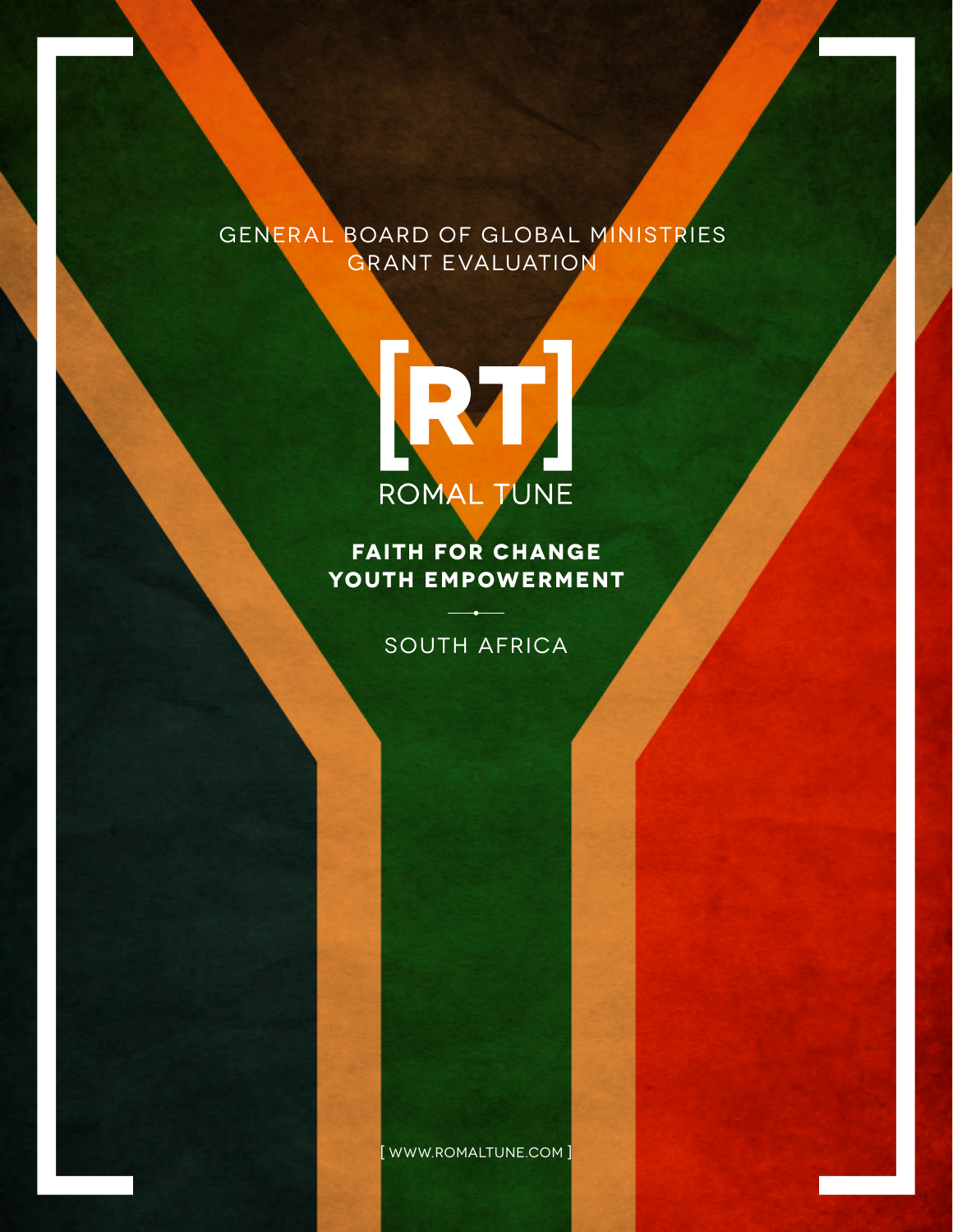# 1. Briefly describe the activities implemented by your project in this past year towards the overall achievement of your project's goals.

During our trip to Cape Town and Johannsburg, South Africa we met with teachers, school administration leadership, and NGO's working to improve education outcomes for high school students and create pathways to higher education. The schools are located in communities trying to overcome issues related to poverty, unemployment, gang activity and substance abuse. During meetigns in Cape Town we provided nancial support to Lavendar Hill High School. Resources will be used to provide students with meals during school, tutors and meals for after school programs. Lavendar Hill High School has decreased the dropout rate by 25% as a result of providing students with meals. The additional support we provided will allow them to add more students to after schools programs which will help keep kids of the streets and away from gang activity.

During meetings in Johannesburg we worked to implement strategies to improve the schools. Donors were identified to assist with infrastructure. Doors were purchased and put on

five classrooms. Currenty they are working to fix the ceiling in several classrooms and address plumbing issues to fix leaks. The biggest project underway is the building of a kitchen. Currently, students in Willow Crescent High School do not receive any meals during the schools day. We secured donors who have indentified space on the campus for building a kitchen and the work is underway. Parents and other community members have agreed to prepare meals. As part of our ongoing partnership we will assist with purchasing food for the students.

Future plans include a school beautification project, which will include the creation of a mural that dipicts the school's history and vision for the future. In addition to the mural, there will be a "wall of fame" that lists the names of past graduates, their careers and accomplishments . The goal is to cultivate a sense of school and community pride that inspires hope, vision, and respect for both the school and community.

2. How many people did you serve and/or how many activities did you complete? Provide totals of your work in serving people and implementing activities (identify key constituents).

| <b>LAVENDER HILL HIGH SCHOOL</b>      | <b>BOLD EMPOWERMENT NGO</b>               | <b>FOREST HEIGHTS HIGH SCHOOL</b>     |
|---------------------------------------|-------------------------------------------|---------------------------------------|
| Number of Students Served             | Number of Students Served                 | Number of Students Served             |
| 1.500                                 | 75                                        | 1.300                                 |
| Number of Teachers & Admins Served    | Number of Teachers & Admins Served        | Number of Teachers & Admins Served    |
|                                       |                                           |                                       |
| Key Constituents - H.S. Students Ages | Key Constituents - L.H.H.S. Dropout Risks | Key Constituents - H.S. Students Ages |
| 13 – 18                               | 13 — 18                                   | $13 - 18$                             |

**Faith for Change Youth Empowerment** SOUTH AFRICA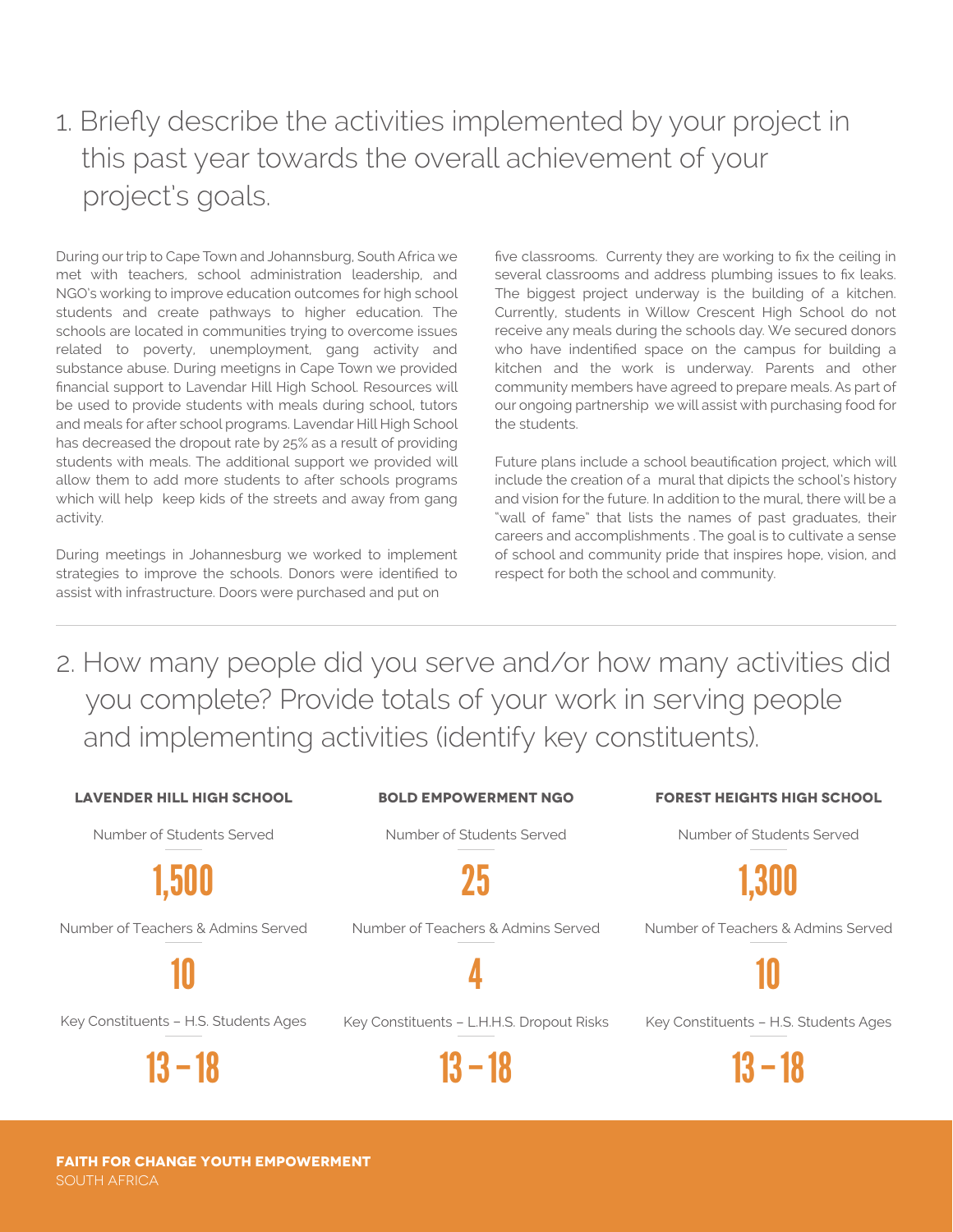### **TEEN CHALLENGE (COMMUNITY NGO)**

Number of Teachers & Admins Served

10

www.teenchallenge.coza

Rev. Dr. Jacobus Nomdoe and Mrs. Erca Nomdoe initiated an outreach ministry to gangs and substance abusers in 1992. In January 1998, Rev. Jacobus Nomdoe was introduced to Rev. Joe Barry a U.S. based Assemblies of God Missionary who came to Cape Town to establish a Teen Challenge Ministry. They worked together for several months and in September 1998, Rev. Joe Barry left Cape Town and Jacobus Nomdoe was requested to continue with the Ministry of Teen Challenge.

Since 1998 and to date, Teen Challenge South Africa grew by leaps and bounds, boasting a well-established Residential Rehabilitation Program for men and women that accommodated 60 residents at a time. Teen Challenge has grown significantly since its early days. Teen Challenge South Africa was incorporated as a non-profit organization, a Section 21 company and public benefit organization. Over and above their success in the restoration of young men and women, Teen Challenge South Africa has become a well-respected organization in South Africa and Internationally with their world-class prevention programs and strategies. Here is a list of programs:

- Ministry to Gangs, Drug Addicts, Prostitutes
- Residential Rehabilitation
- Outpatient Rehabilitation
- Counseling (Substance Abuse)
- Kids Quest Prevention and Awareness Curriculum
- Employment readiness Curriculum
- Community Projects Housing projects (Cleaning and Painting)
- Feeding Schemes
- Vegetables Gardens
- Recreational Programs
- Substance Intervention Programs (Schools)
- Women Empowerment Project
- Community Bakery
- Farming
- (Rabbits, Goats, Sheep, Chickens)

The Warehouse achieves its mission through four strategic focus areas: Engaging Church Leaders in relationship and creating opportunities for theological reflection, development training and mentorship as they seek to lead their churches to participate in community transformation. Facilitating Transformational Encounters such as workshops, forums, experiential learning events, time-giving opportunities and conferences. These encounters are designed to engage participants' hearts, hands and minds, and in so doing, equip them to address poverty, injustice and division. Adopting, adapting and creating Transformational Resources such as bible studies, workshop material and films that can be used to inspire and equip individuals and congregations to live just lifestyles and participate effectively in community transformation. Researching, developing and piloting specific initiatives that contributes to the effectiveness of church responses to poverty, injustice and division.

### **The Warehouse NGO**

Number of Teachers & Admins Served

1

www.warehouse.org.za

The communities in which The Warehouse programs work have all been affected by the history of apartheid in our nation -- whether well resourced or disadvantaged. A core part of the vision is to see churches partnering together, and serving each other in the building of the nation. The Warehouse is strategically placed between wealthy and poor communities, in a semi-industrial area called Wetton.

A city of great contrasts, Cape Town is known for its natural beauty, and attracts people from around the globe all year round. What many people do not see or know, both visitors and locals alike, is the deep chasm between the resourced and economically poor in the city and surrounds. The city is home to thousands of church communities, many are eager to see this gap narrow.

#### **CHURCHES CAPE TOWN COMMUNITIES**

The Warehouse partners with churches in and around the city, including some peri-urban areas such as Paarl and Worcestor. Whilst being initiated by an Anglican Parish, we work with any Christian church that has a heart to see the community in which they serve transformed in an holistic way, showing the love of God to the suffering in sustainable and developmentally sound ways.

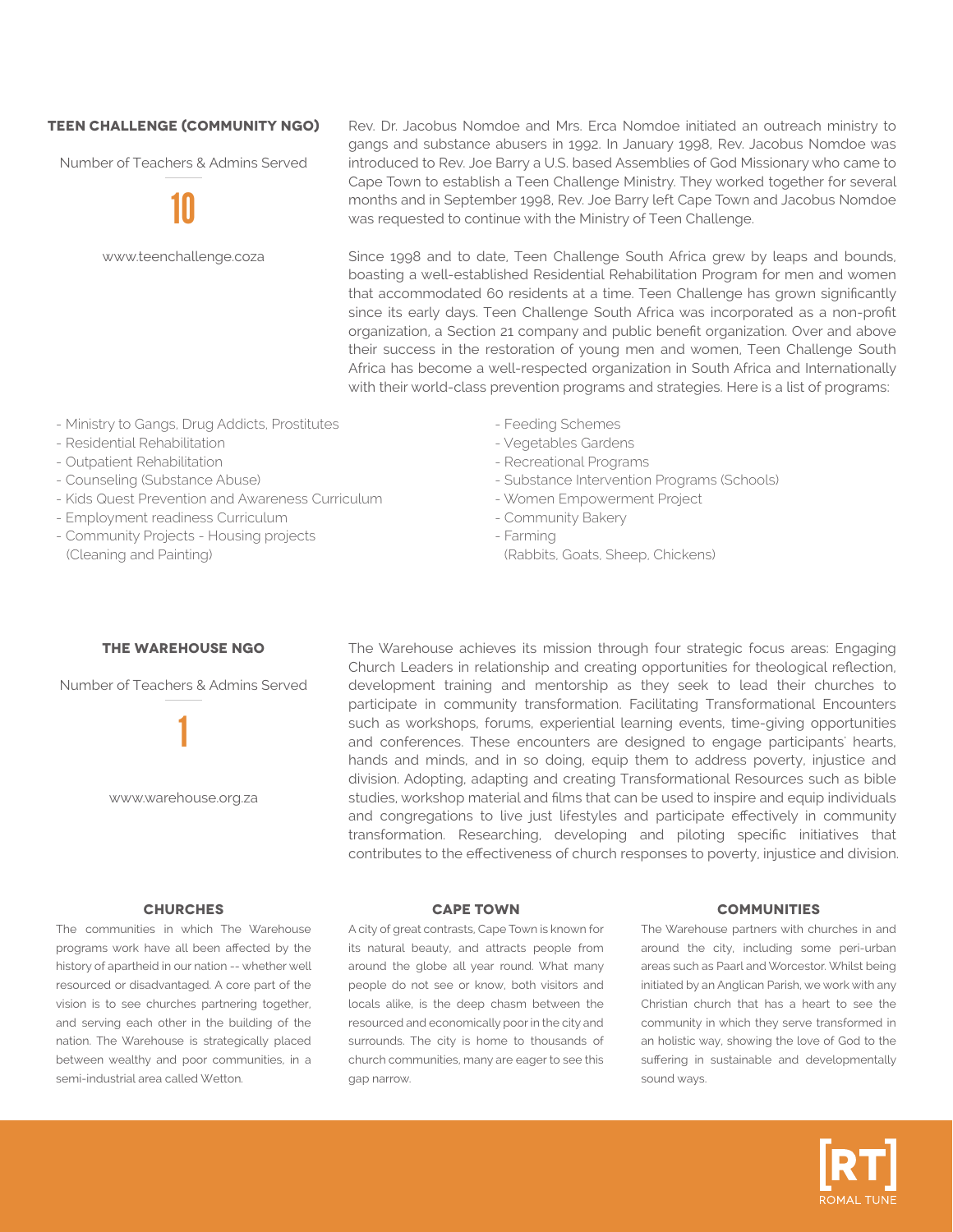# 3. What were your greatest challenges? How did your project address those challenges?

The greatest challenges in South Africa are specific to the complicated nature of race and cultural dynamics among South Africans. The impact of Apartheid on the lives of communities is still very evident. Communities are segregated along the lines of race and culture.

We were able to address these challenges by taking part in listening sessions that allowed us to learn the history of race and cultural dynamics, as well as the impact of apartheid on race. Learning the various nuances and making sure that we did not impose our Americanized understanding of race on people in South Africa, enabled us to work effectively toward building relationships.



4. Please share one success story that resulted from this grant. We also welcome photos and/or videos that can be used for reports and promotion of our programs.

There are several success stories I would like to highlight that resulted from this trip:

### **CAPE TOWN SUCCESS STORIES**

#### **Lavender Hill High School**

25% decrease in the student dropout rate as a result of providing meals during and after school.

#### **Bold Empowerment (BE)**

During our previous visit in November 2014 we conducted strategic planning sessions with leaders from Bold Empowerment to raise their expectations of what students from Lavender Hill are able to achieve, increase their exposure to new possibilities, and extend the work of BE to include opportunities to attend college or university. In the last five months since our strategy session, BE has secured a new partnership with Damelin College. Students at Damelin are tutoring high-risk students from Lavender Hill in math, English, and life science. Every Thursday twenty-six students at high risk for dropping out or failing, are bused to Damelin College to receive tutoring.